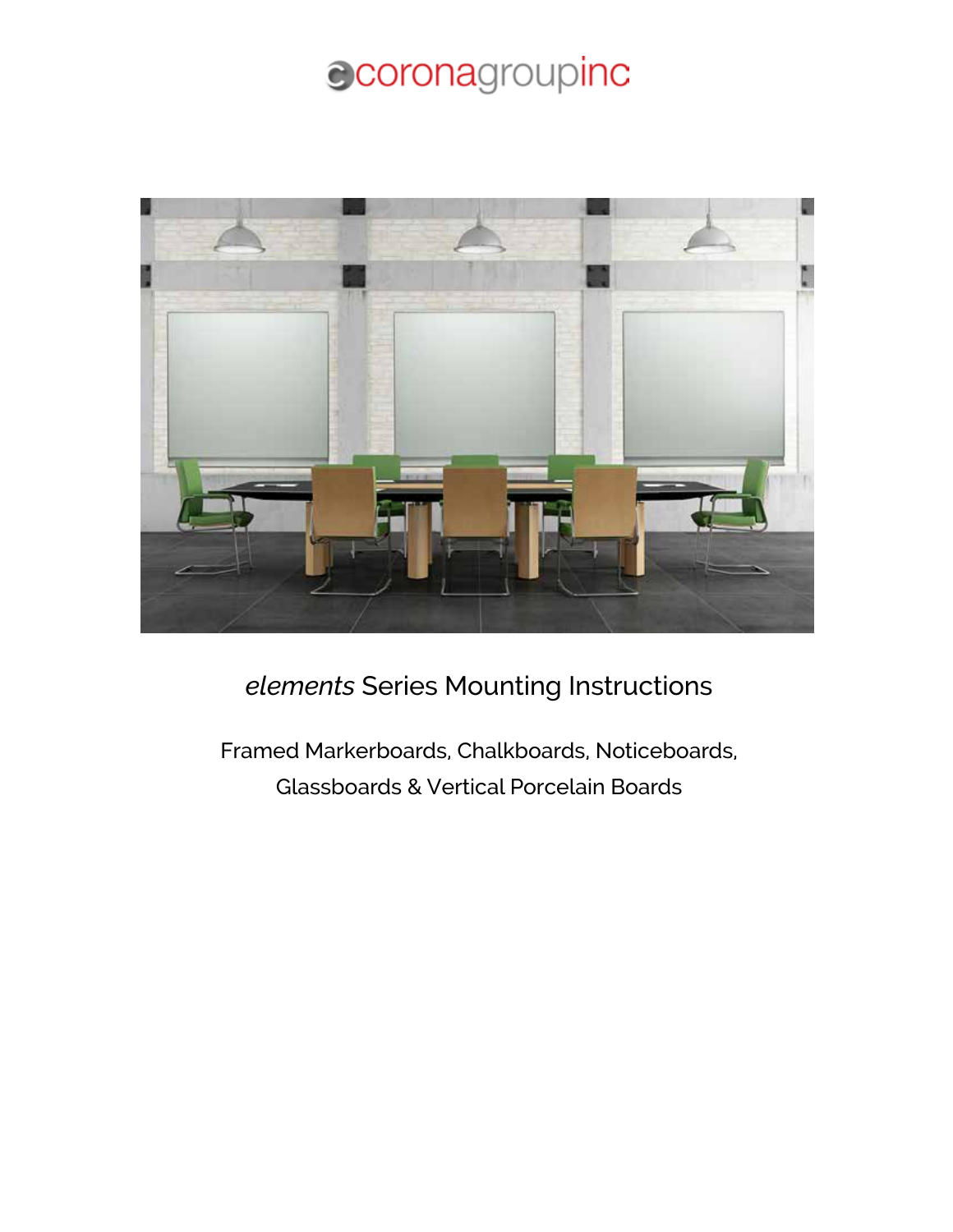#### *elements* Series Mounting Instructions Framed Markerboards, Chalkboards and Noticeboards



| Board width in inches | Clips per bracket |
|-----------------------|-------------------|
| $36 - 48$ "           | 3                 |
| $49" - 66"$           |                   |
| $67" - 84"$           | 5                 |
| $85" - 100"$          | 6                 |
| $101" - 120"$         |                   |

IMPORTANT! To be properly secured, the board must be fixed in both brackets at top and bottom.

#### Items included (per board) 1 set 2 Top Mounting Brackets

| *Quantity based on width of board |                                                       |  |
|-----------------------------------|-------------------------------------------------------|--|
| 6 – 14*                           | 75lb Screw-type Hollow Wall Anchors                   |  |
| 6 – 14*                           | 2" #8 Self-Tapping Pan Head Screws                    |  |
| 1 SEL<br>each                     | 2 TOD MOUTHING BIRCKELS<br>2 Bottom Mounting Brackets |  |

#### **NOTE—**

- Wall mounted "Z" Clips come taped to fixed board.
- Mount wall mounted "Z" Clips to align with "Z" Clips on back of board.

### ccoronagroupinc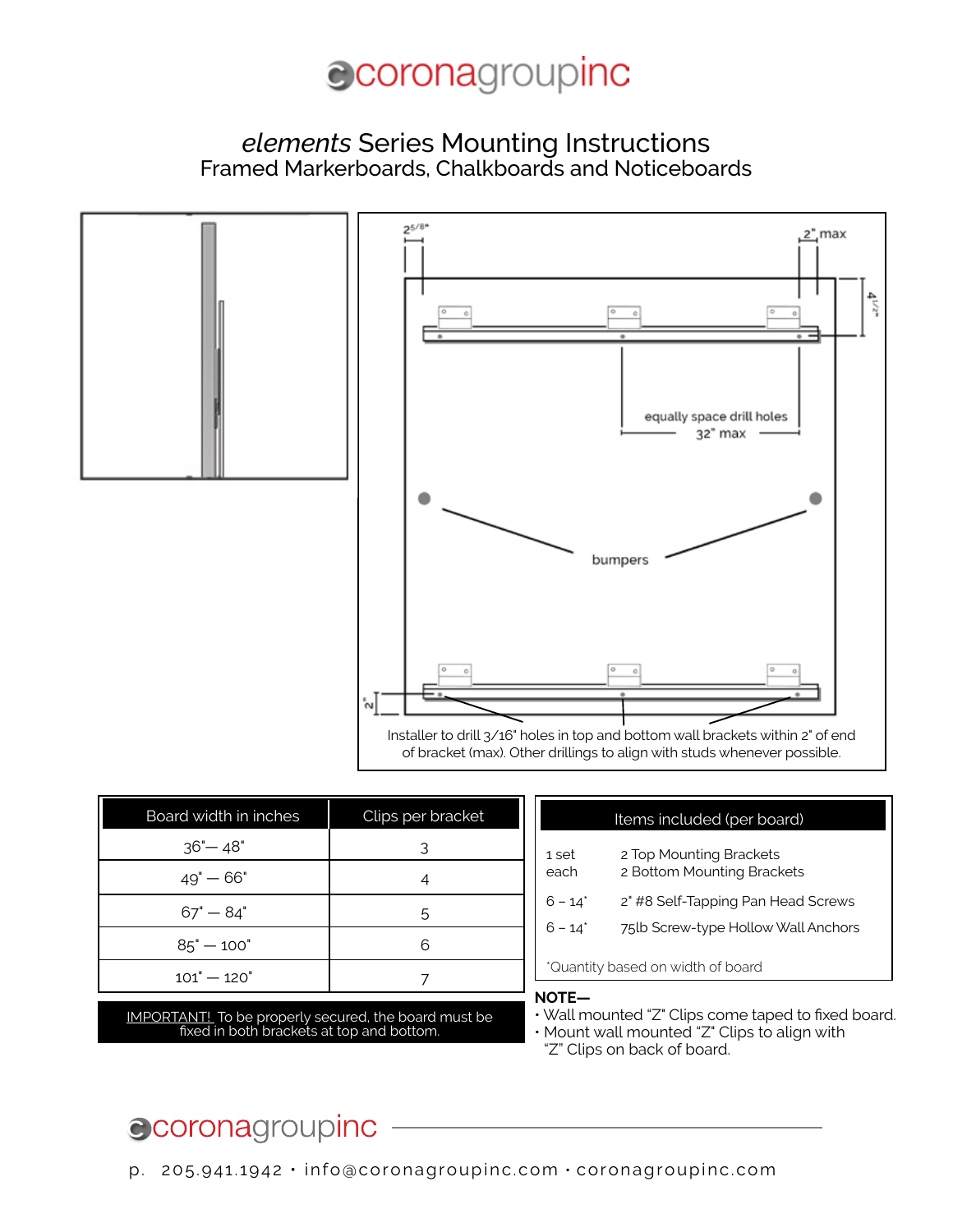#### *elements* Series Glassboard Mounting Instructions non-magnetic or magnetic



| Glassboard width in cm/(inches) | Anchors per bracket |
|---------------------------------|---------------------|
| $36 - 48$                       |                     |
| $49 - 66$ "                     |                     |
| $67" - 84"$                     | 5                   |
| $85" - 100"$                    |                     |
| $101" - 120"$                   |                     |

IMPORTANT! To be properly secured, the board must be fixed in both brackets at top and bottom.

|                                   | Items included (per board)                            |  |
|-----------------------------------|-------------------------------------------------------|--|
| 1 set<br>each                     | 2 Top Mounting Brackets<br>2 Bottom Mounting Brackets |  |
|                                   | 6 - 14* 2" #8 Self-Tapping Pan Head Screws            |  |
|                                   | $6 - 14^{\circ}$ 75lb Screw-type Hollow Wall Anchors  |  |
| *Quantity based on width of board |                                                       |  |
| NOTE                              |                                                       |  |

- Wall mounted "Z" Clips come taped to fixed board. • Mount wall mounted "Z" Clips to align with
	- "Z" Clips on back of board.

### ccoronagroupinc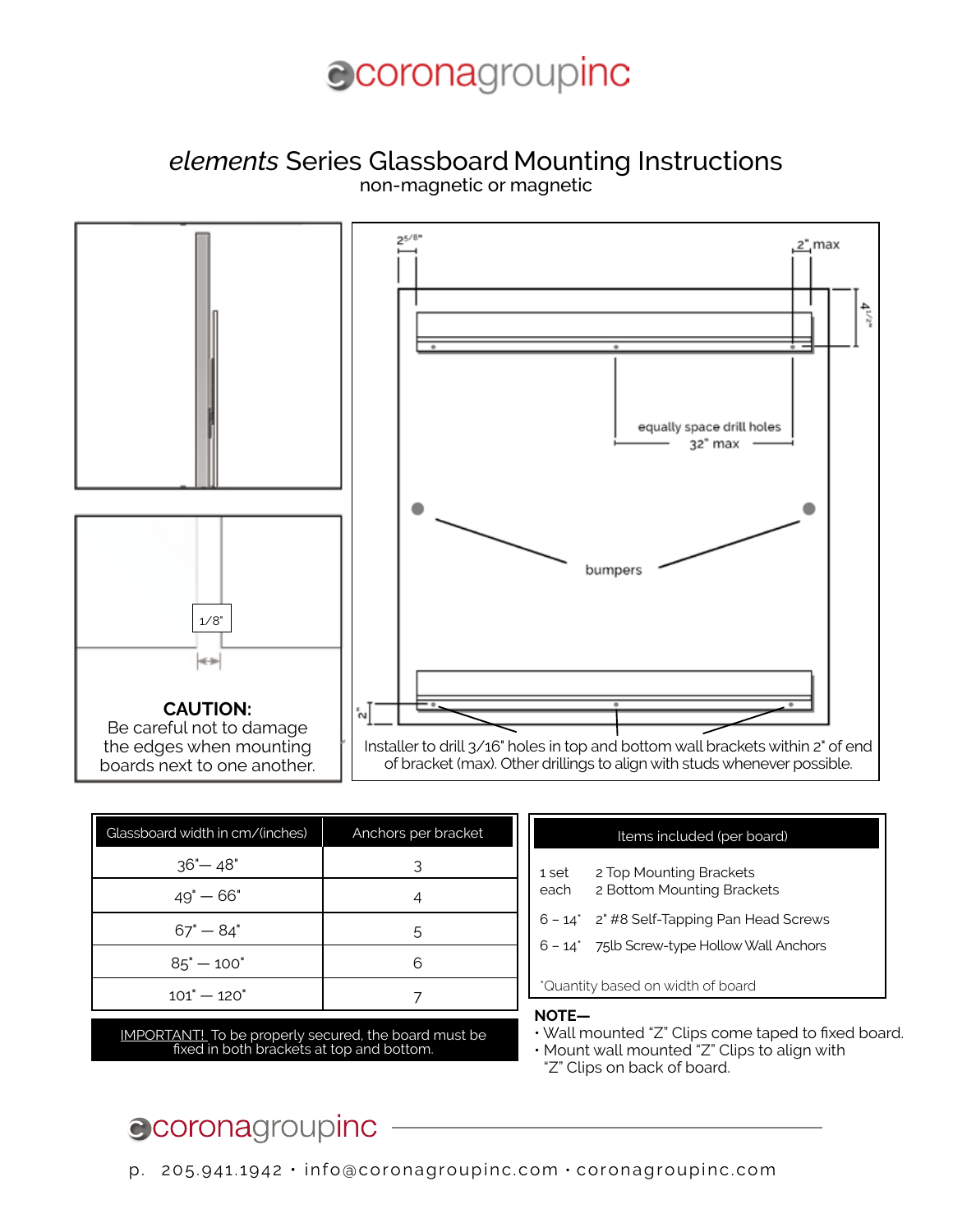### Glassboard Mounting Instructions

vertical boards over 60" in height



#### ecoronagroupinc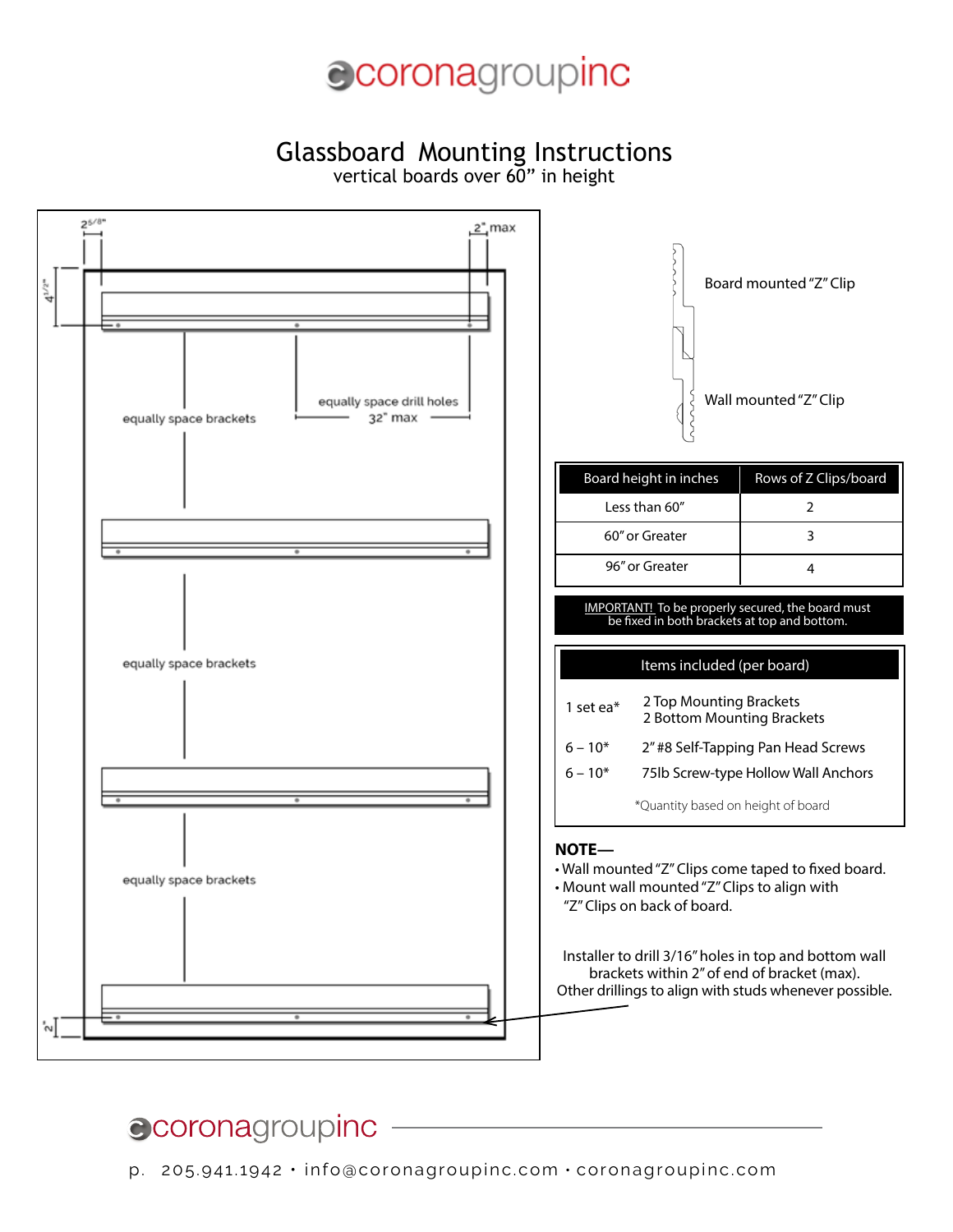#### Porcelain Board Mounting Instructions

vertical boards over 60" in height



#### ecoronagroupinc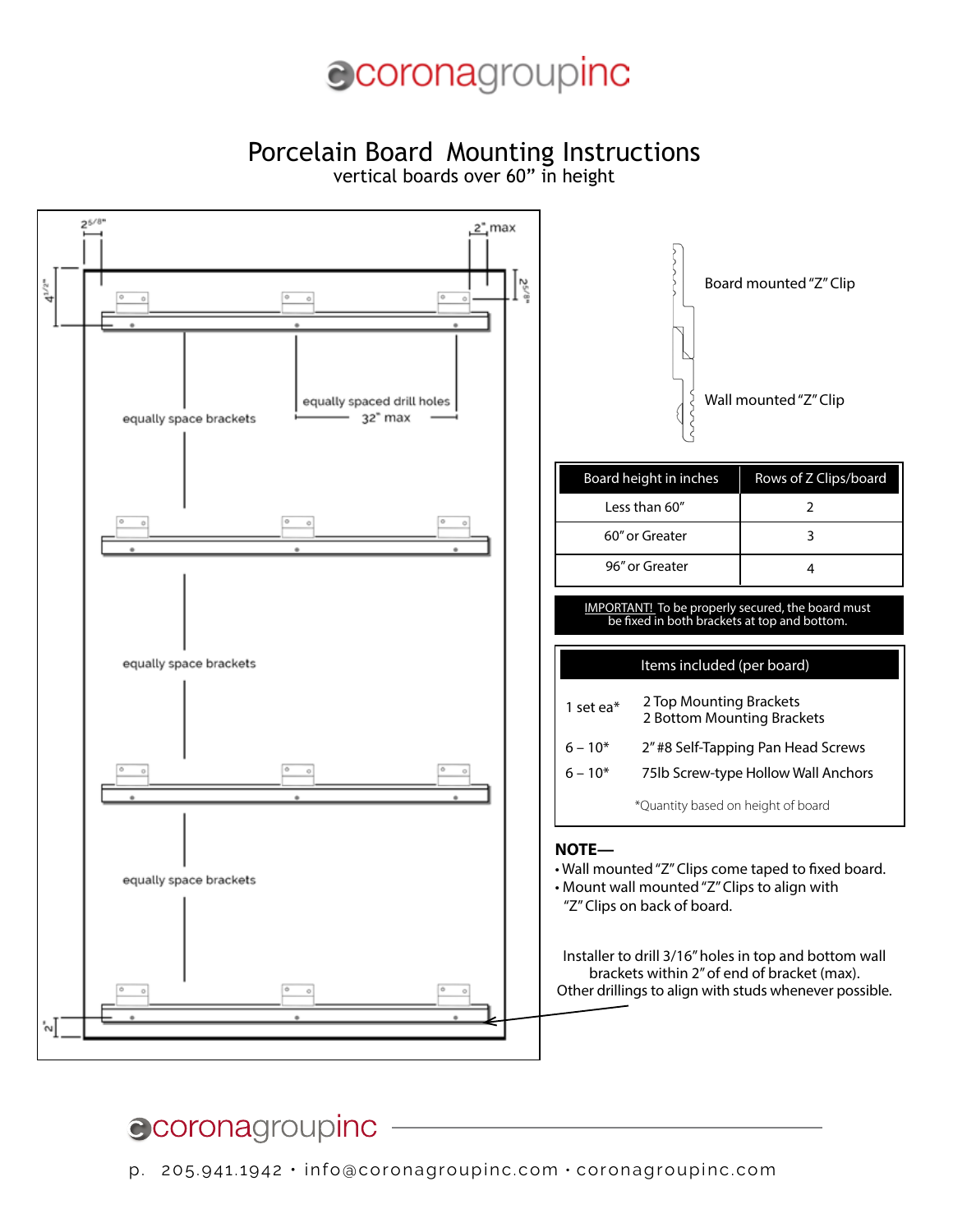### Vertical Markerboard Mounting Instructions

**WARNING:** Use caution when handling panels. Do not stand panels on spline edge. Splined edges are fragile and will damage easily if not protected.

All vertical panel systems have been pre-assembled and inspected for "fit and finish" by qualified personnel. It is critical that the wall mounted brackets be installed with care and precision to ensure satisfactory results.

Note: Panels are matched in sequence and should be marked with "run" numbers. Identify each panel and install to sequence.



Once the panels are unpacked and identified, determined the layout (spacing) of the mounting brackets and desired position on wall.



Determine anchor locations (always locate & use wall studs whenever possible) and predrill wall mounted bracket accordingly.



Once hanging brackets are positioned and securely mounted to wall, begin hanging the panels.

**Note:** Depending on size of panels, additional center brackets (not shown) maybe required

#### **Coronagroupinc**



Install steel spline in first panel.



Hang next panel in the sequence and carefully push the two panels together by lifting slightly on the sliding panel and pushing towards the stationary one. Be sure to align steel spline with slot in adjacent panel. DO NOT "force" the panels together. If the spline is properly aligned with the slot they should easily slip together until the gap is closed. If the gap will not close so the two edges are touching, check to make sure that the slot/spline is clear and free of debris and engaging properly. Use caution when sliding the panels together, excess rubbing and bumping of the edges together will damage the porcelain.



Repeat steps 4 & 5 until all panels are in place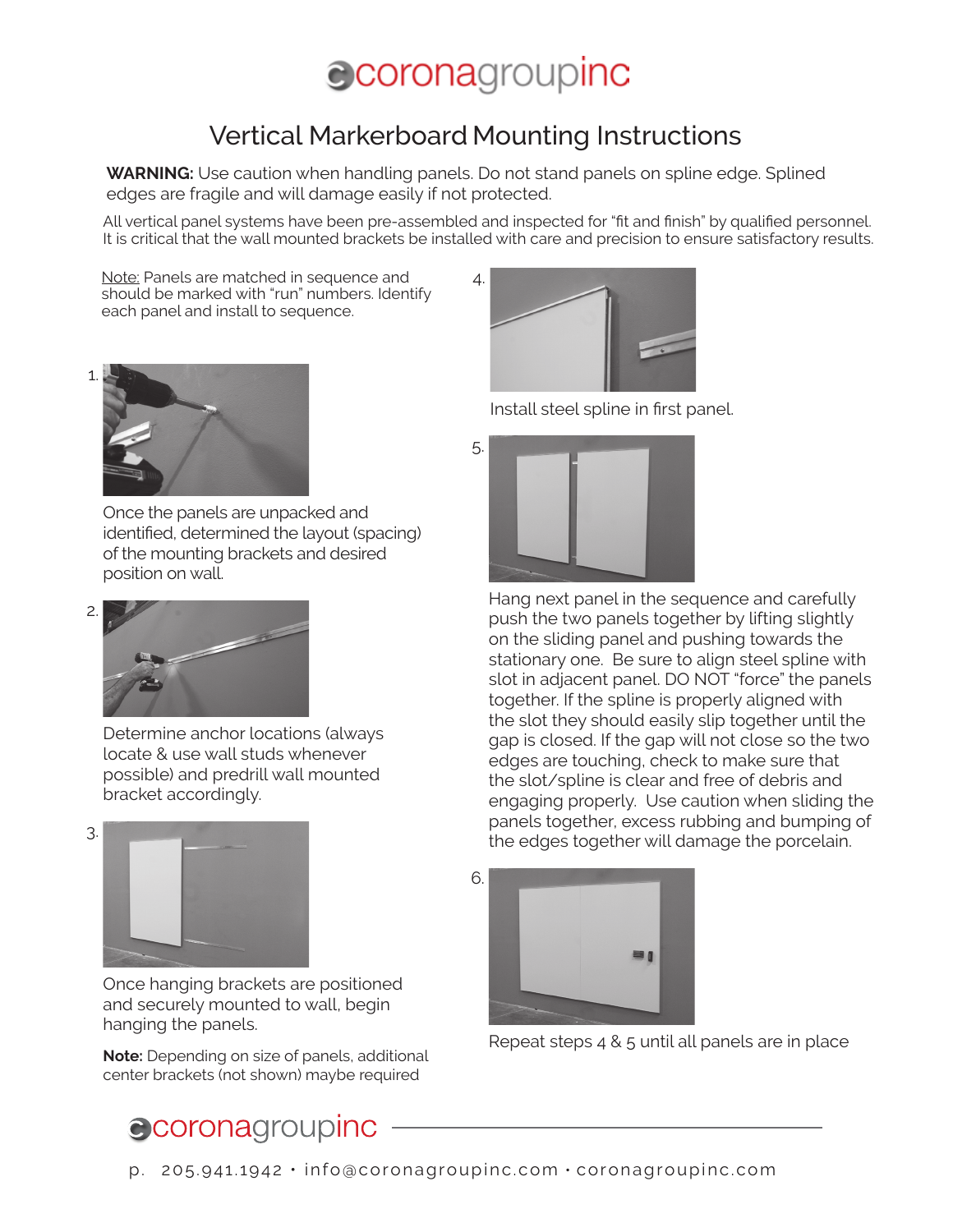## ecoronagroupinc

### Vertical Markerboard Mounting Instructions



### ecoronagroupinc